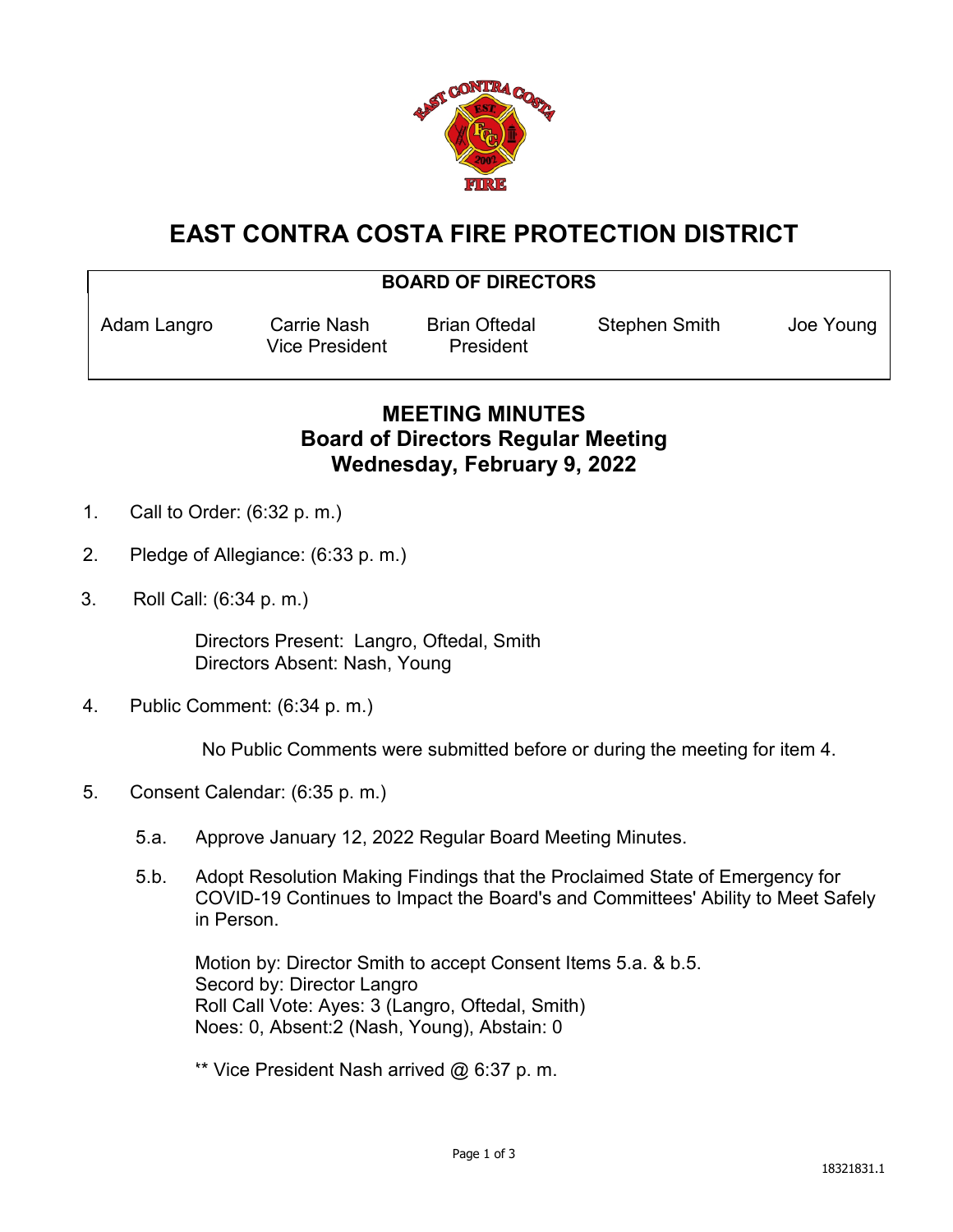\*\* Director Young arrived @ 6:38 p. m.

6. Report Out of January 31, 2022 Finance Committee Meeting: (6:37 p. m.)

No Public Comments were submitted before or during the meeting for item 6.

7. Report of the Fire Chief / Informational Staff Reports: (6:41 p. m.)

No Public Comments were submitted before or during the meeting for Items  $7. a - 7.d.$ 

- 7.a. Legislative Update
- 7.b. Grants Update
- 7.c. Operations Update Battalion Chief Macumber gave an update on the 2021 Yearly Operations Report.
- 7.d. Prevention Update
- 7.e. Annexation Update Chief Helmick gave an update on Annexation.

There was one (1) Public Comment – David Cruise

## 8. Board Reports and Requests: (7:13 p. m.)

**Vice President Nash** – Attended/monitored (real time or tape delayed) - 02/09/2022 - LAFCO Meeting.

**Director Young** – Attended/monitored (real time or tape delayed) - 02/09/2022 - LAFCO Meeting.

**Director Smith** – Attended/monitored (real time or tape delayed) – 02/08/2022, 01/25/2022 - Brentwood City Council Meetings; 01/11/2022, 01/25/2022, 02/08/2022 - Oakley City Council Meetings; 02/08/2022 - Bethel Island MAC Meeting; 01/25/2022 - Byron MAC Meeting; 01/18/2022 -Knightsen TAC Meeting; 02/09/2022 - LAFCO Meeting; 01/24/2022 – CCSDA Meeting.

**Request:** Provide updates on the Ironhouse Sanitation District joint training facility and work on design of Station 50/51.

**Director Langro** – No Reports or Requests

**President Oftedal** – Attended/monitored (real time or tape delayed) – 01/16/2022 - Marsh Creek Democratic Club meeting with Congressman John Garamendi; provided an update on ECCFPD's current status, in regards to annexation. 01/24/2022 - CCSDA Meeting; provided update on State of the Fire District. 01/20/2022 - Savvy & Prepared Communities Town-hall, titled "Whatever the Weather"; 2/8/2022 – Brentwood City Council meeting and Special Council meeting; 2/9/2022 – LAFCO meeting participated in Item 10 by providing